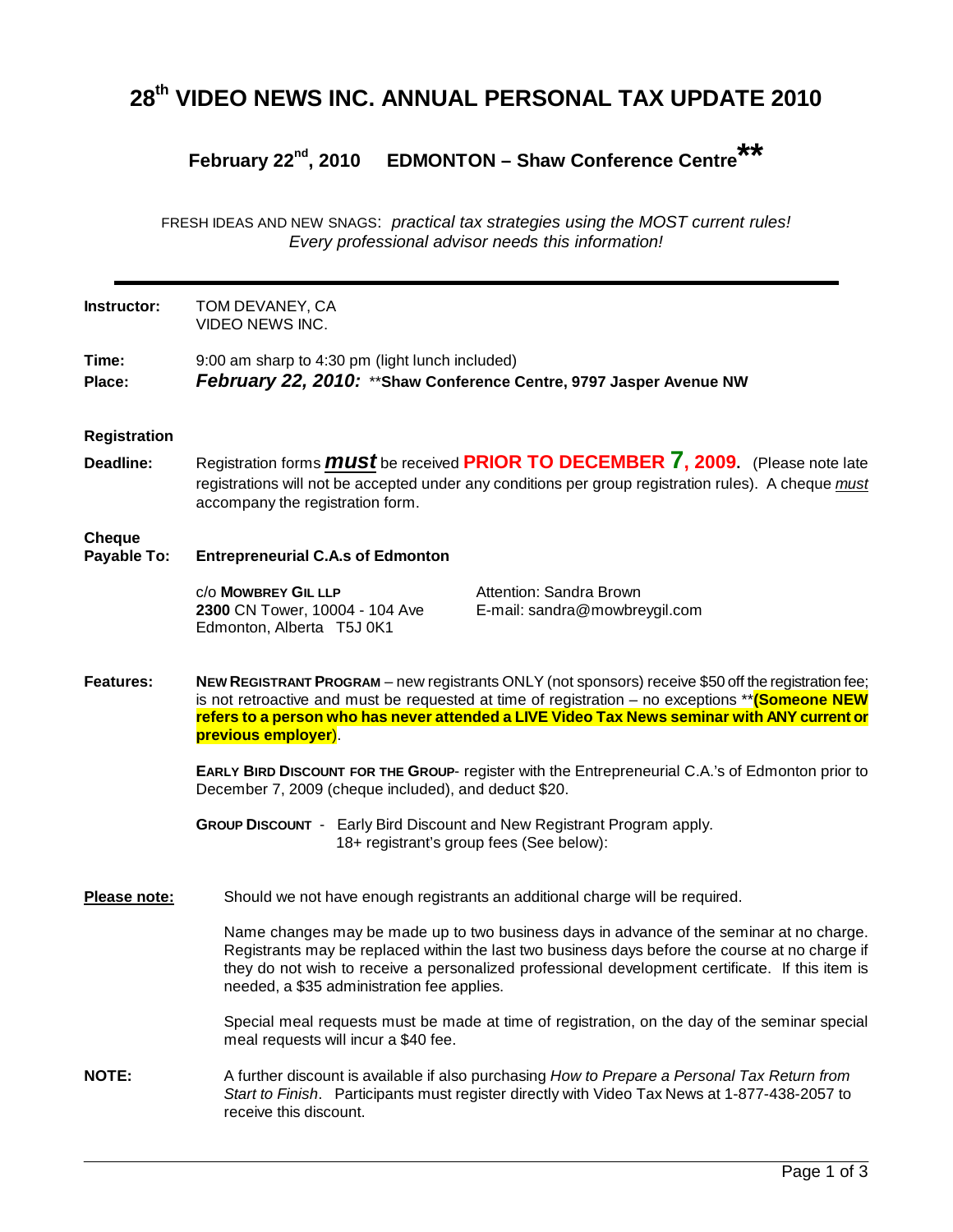# **28th VIDEO NEWS INC. ANNUAL PERSONAL TAX UPDATE 2010**

#### **GROUP:**

|                                                                                                  | #                                                            | @ $$339 = $$ |  |
|--------------------------------------------------------------------------------------------------|--------------------------------------------------------------|--------------|--|
| Less Early Bird (December 7, 2009)                                                               | #                                                            | @ $$20 = $$  |  |
| Less New Discount (\$50 each)<br>(ensure new** or an admin chargewill apply if claimed in error) | #<br><b>SUBTOTAL</b><br>PLUS GST @5%<br>(Reg. No. 105531727) | @ $$50 = $$  |  |
|                                                                                                  | <b>TOTAL</b>                                                 |              |  |

**FIRM**:

(**PRINT CLEARLY** PLEASE AS THIS IS THE NAME WHICH GOES TO VIDEO NEWS INC.)

**ATTENDEES:** 

#### **Email address of Contact:**

(for confirmations, messages etc.)

## ENTREPRENEURIAL C.A.'S OF EDMONTON

**Edmonton, Alberta T5J 0K1**

**c/o** *Mowbrey Gil LLP Ph: (780)461-3800 Fax: (780)462-4536* 2300 CN Tower, 10004 - 104 Avenue **Attention: Sandra Brown, Administrator**